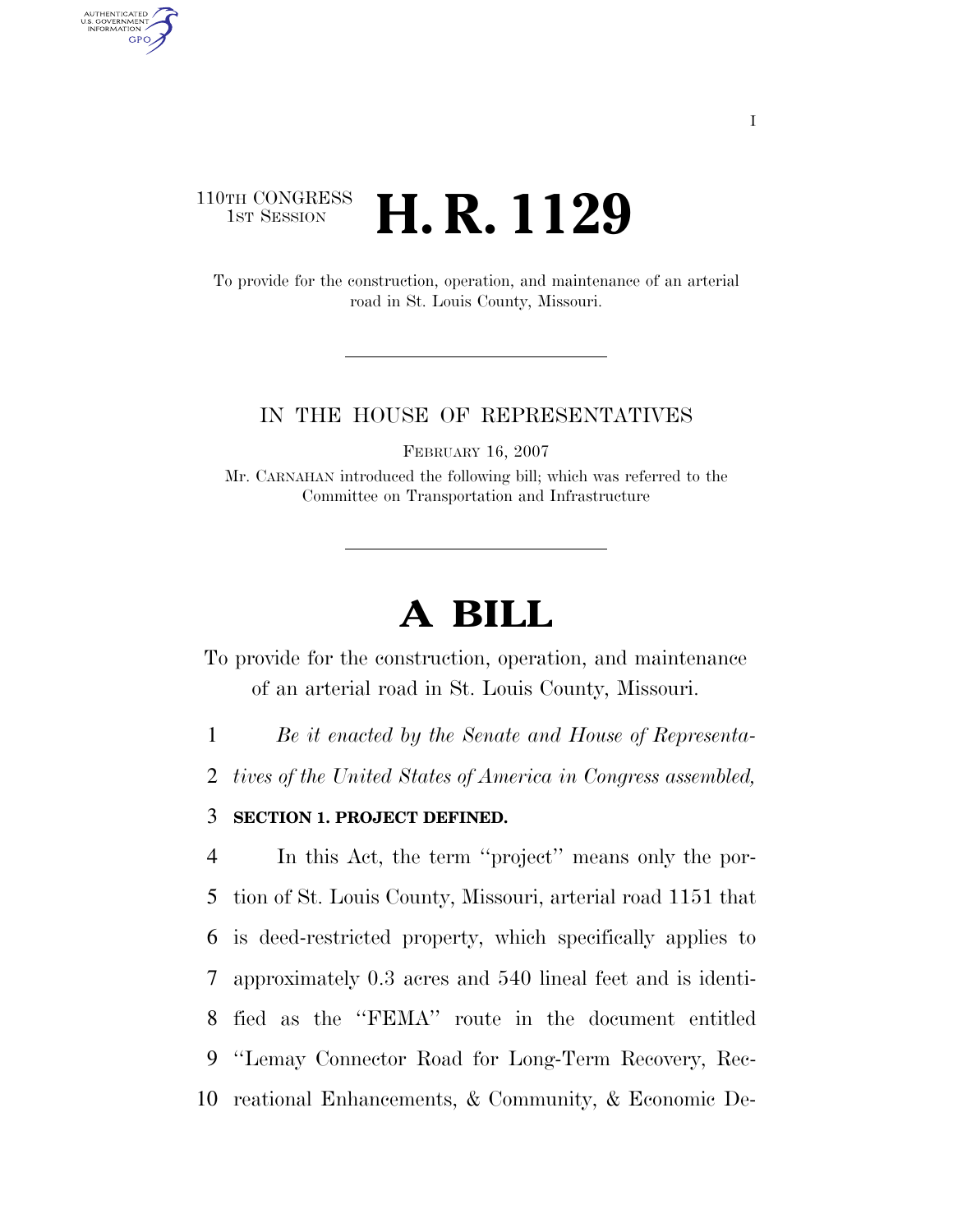velopment'', dated June 1, 2006, on file with the St. Louis County department of highways and traffic.

#### **SEC. 2. APPLICABLITY OF CERTAIN FEDERAL LAW.**

 The St. Louis County arterial road 1151, known as the ''Lemay Connector Road'' in St. Louis City and Coun- ty, Missouri, may be constructed, operated, and main- tained over the deed-restricted property described in sec- tion 1, notwithstanding section 404(b)(2) of the Robert T. Stafford Disaster Relief and Emergency Assistance Act (42 U.S.C. 5170c) or Public Law 103–211 and any ease- ment or other similar restriction pursuant to those Fed- eral laws on the development of property that requires the property be maintained for open space, recreation, or wet-land management.

# **SEC. 3. NO DETRIMENTAL EFFECT ON FLOOD PLAIN.**

 For the project, St. Louis County, Missouri, shall en- sure that the project is constructed, operated, and main- tained in such a manner that would not cause any future additional flood damage that would not have occurred without the project. Prior to constructing the project, St. Louis County or its assignee must identify and agree to restrict a nearby parcel of land of equal or greater size to the deed restricted land used for the project so that such parcel is maintained for open space, recreation, or wetland management.